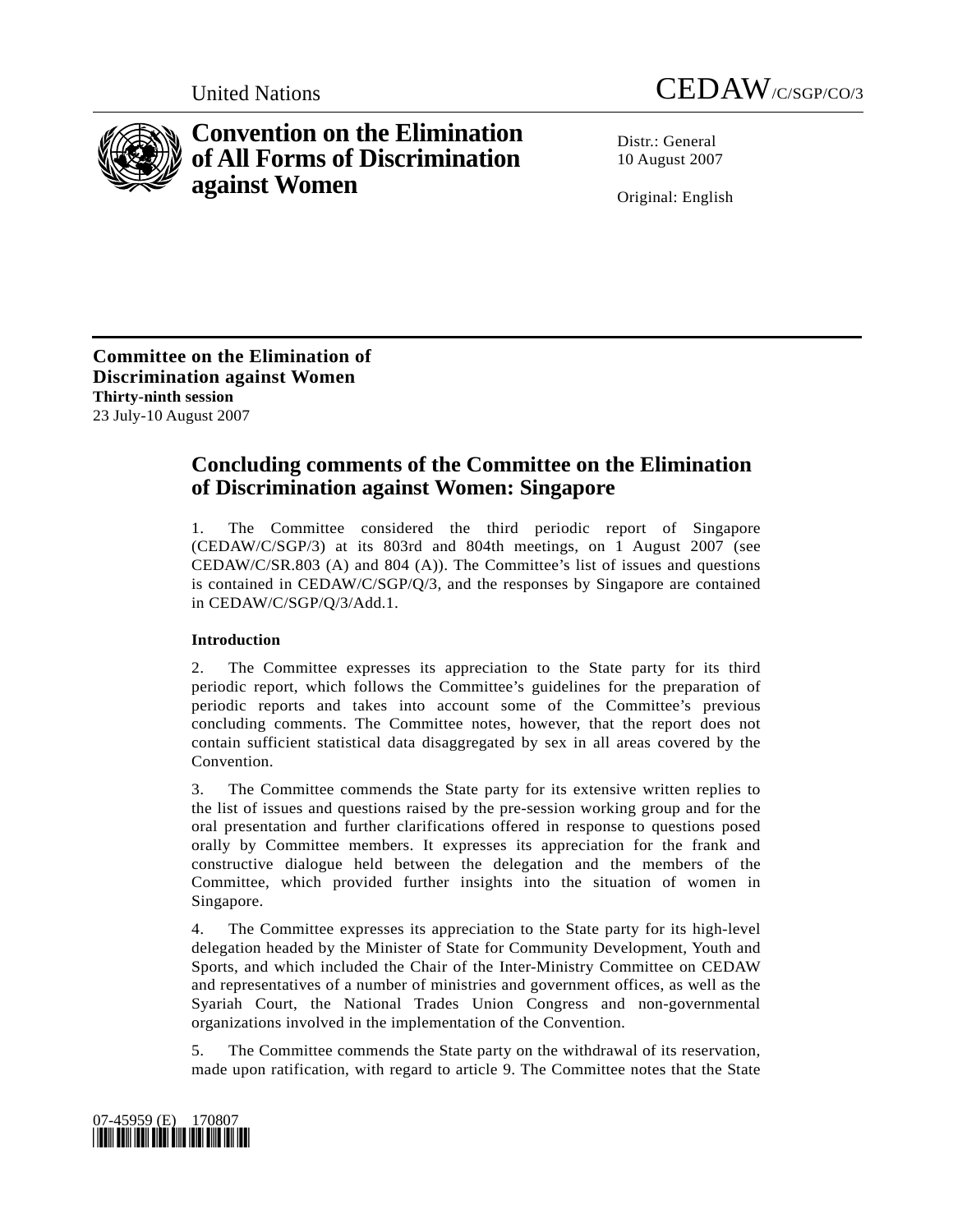party maintains its reservations to articles 2, 11, paragraph (1), and 16 of the Convention.

#### **Positive aspects**

6. The Committee commends the State party for its efforts to ensure implementation of the Convention through establishing the Women's Desk within the Ministry of Community Development, Youth and Sport and the Inter-Ministry Committee on CEDAW, the cooperation with tripartite committees and women's organizations, and the development of a number of guidelines in areas such as gender stereotyping in the media and fair employment practices.

7. The Committee welcomes the various efforts made by the State party to combat domestic violence, including through the establishment of Family Violence Dialogue Group, which brings together representatives from different ministries, courts, prisons, social services and women's organizations. The Committee also commends the State party for the introduction of counselling orders which provide for mandatory counselling for perpetrators and victims.

8. It also welcomes the removal of the discriminatory quota for women students entering the faculty of medicine and the revisions within the medical scheme for civil servants, which now allows both women and men to claim medical benefits for their spouses and unmarried children under the age of 18.

9. The Committee commends the State party on the progress made in other areas, namely the increase in women's representation in Parliament; the measures taken to strengthen the protection of foreign domestic workers; and the provisions made to support the employment and financial security of older women.

#### **Principal areas of concern and recommendations**

10. **While recalling the State party's obligation to systematically and continuously implement all the provisions of the Convention, the Committee views the concerns and recommendations identified in the present concluding comments as requiring the State party's priority attention between now and the submission of the next periodic report. Consequently, the Committee calls upon the State party to focus on those areas in its implementation activities and to report on action taken and results achieved in its next periodic report. It calls on the State party to submit the present concluding comments to all relevant ministries and to Parliament so as to ensure their full implementation.**

11. The Committee reiterates its deep concern about the State party's general reservations to articles 2 and 16 and its reservation to article 11, paragraph 1, of the Convention. The Committee draws the attention of the State party to the fact that it considers reservations to articles 2 and 16 to be contrary to the object and purpose of the Convention.

12. **The Committee urges the State party to exert its efforts towards the withdrawal, within a concrete time frame, of its reservations to article 2, article 11, paragraph (1) and article 16 of the Convention. The Committee encourages the State party to engage in a multi-stakeholder consultation, with women fully represented in each group, on the extent and scope of its reservations and their impact on all women's enjoyment of the rights enshrined in the Convention, and to work towards the necessary revisions to relevant laws in order to**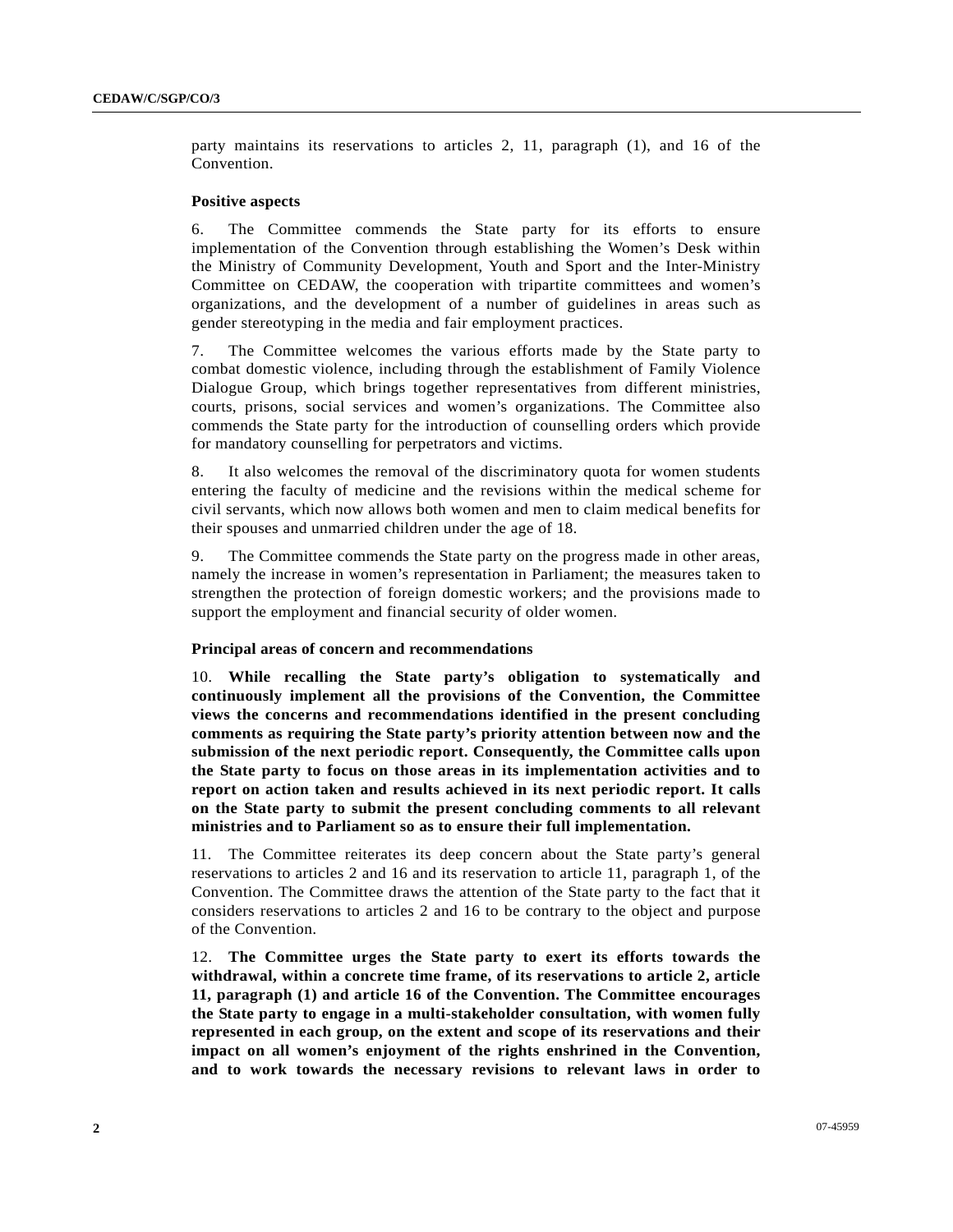**facilitate withdrawal of the reservations. It requests the State party to include in its next report an analysis of the precise scope of these reservations and their impact on different groups of women.** 

13. The Committee is concerned that, although the Constitution guarantees equality of all persons in article 12 (1), it does not explicitly recognize equality on the basis of sex and there is no definition of discrimination against women in accordance with article 1 of the Convention in the State party's legislation, including the Women's Charter.

14. **The Committee encourages the State party to incorporate in its Constitution or other appropriate legislation a definition of discrimination against women, encompassing both direct and indirect discrimination, in line with article 1 of the Convention, and also to include provisions to prohibit discrimination against women on other grounds, in particular marital status, age, disability and national origin. The Committee encourages the State party to work towards the practical realization of the principle of equality between women and men, as required under article 2 of the Convention, and not solely towards achievement of equality of opportunities. It also calls upon the State party to provide systematic and sustained training for lawyers, judges, law enforcement officers, educators, leaders of the People's Association, non-governmental organizations and trade unions on the Convention and its concept of de facto or substantive equality in order to build a culture in support of human rights, gender equality and non-discrimination in the country.**

15. While welcoming the proposed bill on raising the minimum age of marriage for Muslim women to 18 years, the Committee is concerned about the existence of the dual legal system of civil law and sharia law in regard to personal status, which results in continuing discrimination against Muslim women in the fields of marriage, divorce and inheritance.

16. **The Committee urges the State party to undertake a process of law reform to remove inconsistencies between civil law and sharia law, including by ensuring that any conflict of law with regard to women's rights to equality and non-discrimination is resolved in full compliance with the provisions of the Convention and the Committee's general recommendations, particularly general recommendation 21 on equality in marriage and family relations. In this regard, it encourages the State party to study comparative jurisprudence and legislation of other countries with similar legal systems as regards the interpretations of Islamic law and its codification, and to ensure that Muslim women have full, easy and affordable access to civil law in all matters. It also encourages the State party to take all necessary steps to increase support for law reform, including through partnerships and collaboration with Islamic jurisprudence research organizations, civil society organizations, in particular women's non-governmental organizations, and religious and other community leaders.** 

17. While appreciating the accomplishments of the Women's Desk, i.e. the national machinery for the advancement of women, the Committee is concerned about its location within the Family Development Group of the Ministry of Community Development, Youth and Sports, its limited authority, human and financial resources and its capacity to ensure that gender equality policies are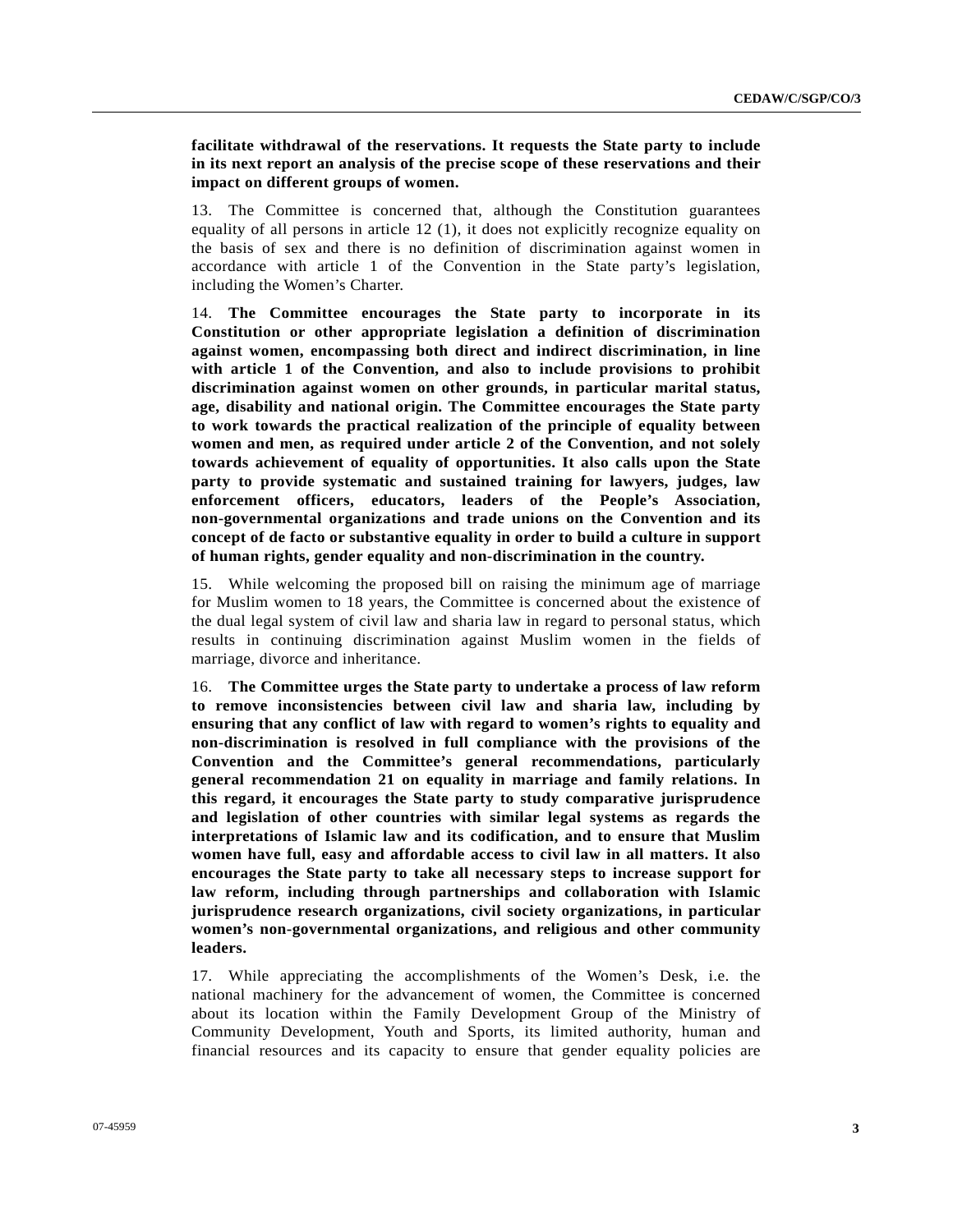properly developed and fully implemented throughout the work of all ministries and government offices.

18. **The Committee encourages the State party to elevate the status of the national machinery for the advancement of women, to strengthen its mandate and provide the necessary human and financial resources so that it has the capacity to develop gender equality policies and monitor their implementation, as well as act as catalyst for the effective use of the gender mainstreaming strategy across all ministries, and to do so in collaboration with the Inter-Ministry Committee on CEDAW. The Committee also requests the State party to give necessary attention and allocate sufficient resources to strengthen the collection and use of sex-disaggregated data in all sectors, including their public availability.**

19. While noting the progress made in the representation of women in Parliament, the Committee is concerned that the proportion of women parliamentarians is still low, especially given Singaporean women's educational achievements and competence. While noting the State party's use of a "principle of gender-neutral meritocracy" in its nomination, selection and promotion procedures, the Committee is also concerned that there are still no women ministers in the Cabinet, and that women continue to be underrepresented at senior levels within the public administration, including the diplomatic service, the judiciary and educational institutions, as well as the private sector, thus limiting women's equal participation in decision-making processes in all areas.

20. **The Committee encourages the State party to intensify its efforts towards strengthening women's representation in leadership roles, including elected and appointed positions, in the Cabinet, Parliament, public administration, the judiciary and the private sector. The Committee recommends that the State party strengthen its nomination, selection and promotion procedures with temporary special measures in accordance with article 4, paragraph 1, of the Convention and the Committee's general recommendations 25 and 23 so as to accelerate the achievement of women's full and equal participation in political and public life and decision-making at all levels and in all areas.** 

21. The Committee is concerned at the narrow definition of trafficking employed by the State party. It is further concerned that women and girls who have been trafficked may be punished for violation of immigration laws and be treated as offenders rather than victims.

22. **The Committee recommends that the State party ratify the Protocol to Prevent, Suppress and Punish Trafficking in Persons, especially Women and Children supplementing the United Nations Convention against Transnational Organized Crime. It encourages the State party to review its current legal and policy measures in the light of the definition of trafficking contained in the Protocol in order to better identify victims of trafficking and prosecute traffickers. The Committee urges the State party to ensure that women and girl victims of trafficking are not punished for violations of immigration laws and have adequate support so that they can provide testimony against their traffickers and have access to adequate assistance and remedies.**

23. While recognizing the strengthened measures to protect foreign domestic workers, including the demerit point system against abusive employers, the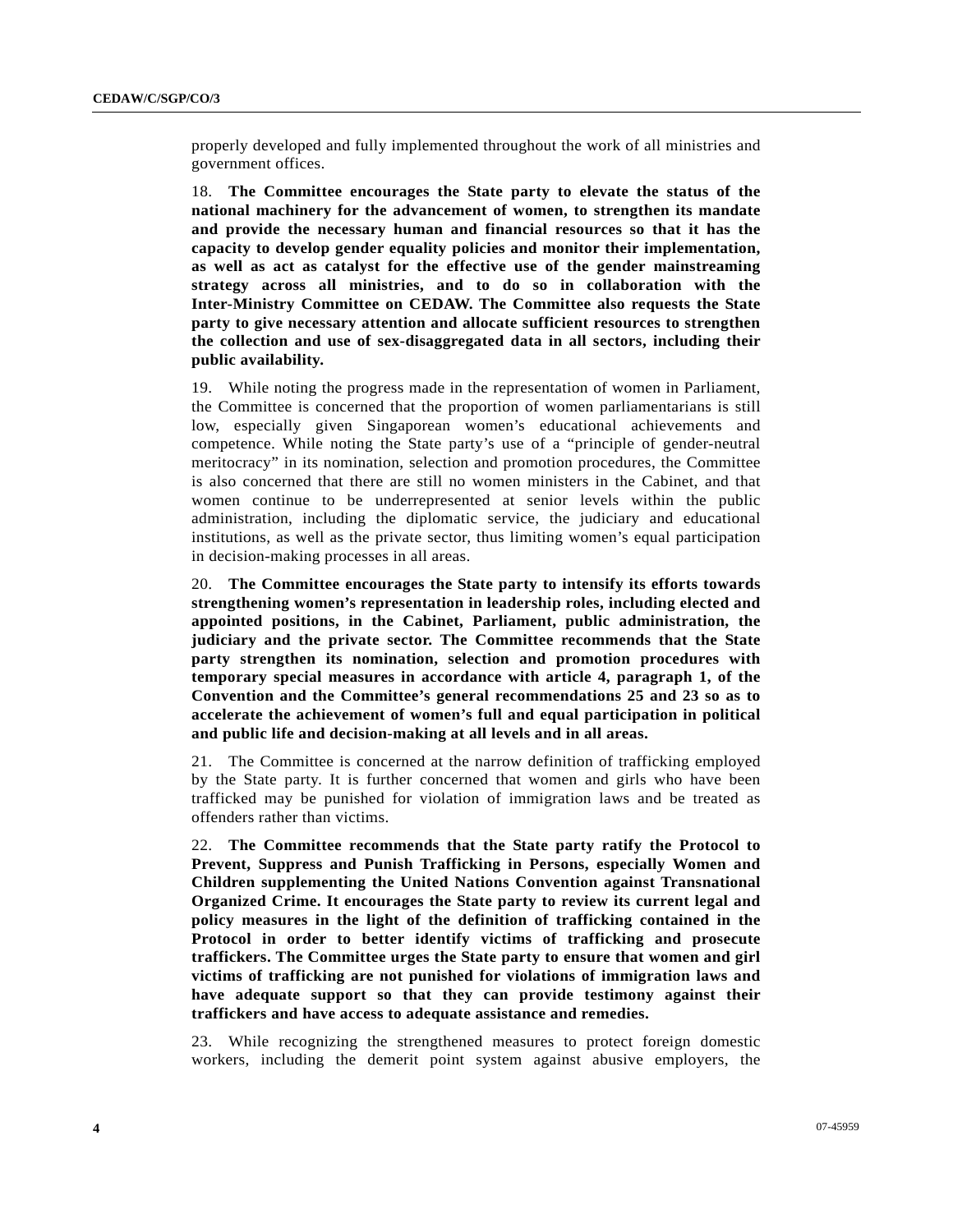Committee is concerned about the situation of foreign domestic workers, in particular the regular pregnancy testing, the prohibition to marry Singaporeans and the lack of a mandatory day off. It is concerned that the Employment Act does not cover foreign domestic workers, and the Employment of Foreign Workers Act deals mainly with the issue of work permits rather than providing the necessary protection of the rights of foreign domestic workers. The Committee is also concerned that the security bond deposited by employers often results in a restriction on the freedom of foreign domestic workers.

24. **The Committee calls upon the State party to review the legal protection afforded to foreign women domestic workers under the Employment of Foreign Workers Act. It calls upon the State party to ensure that such workers benefit from wider protection whether under the Employment Act or under separate legislation on foreign domestic workers, especially with regard to their contractual status, and that the State party, rather than private associations, directly supervises compliance by employment agencies and employers. It recommends that foreign domestic workers be entitled to adequate wages, decent working conditions, including a day off, benefits, including medical insurance, and access to complaint and redress mechanisms. The Committee requests that the State party raise the awareness of employers of foreign domestic workers concerning the purpose of the security bond so that they would not limit foreign domestic workers' freedom of movement under any circumstances.**

25. The Committee is concerned about the situation of foreign wives of Singaporean citizens, especially with regard to violence and abuse, their right to work and their residence status in the country.

26. **In line with the recent withdrawal of the reservation to article 9, the Committee calls upon the State party to provide foreign wives of Singaporean citizens, in cases of abuse and violence, with prompt access to information and sufficient shelters for the time period required. It also requests the State party to provide a work permit to foreign wives with a social visit pass and develop a system of granting citizenship to foreign wives within a clear and reasonable time frame after marriage, rather than considering citizenship applications case by case.**

27. The Committee is concerned about the reluctance of the State party to criminalize marital rape, and notes that current reform proposals would recognize marital rape as a crime only in very narrowly defined circumstances.

#### 28. **The Committee requests the State party to enact legislation criminalizing marital rape, defined as lack of consent of the wife/spouse.**

29. While recognizing the State party's achievements in the area of women's employment, the Committee reiterates its concern about the reservation, made upon ratification, to article 11, paragraph (1), of the Convention and remains concerned about the continuing vertical and horizontal occupational segregation; the persistent wage gap between women and men; and the lack of a legal definition and prohibition of sexual harassment.

30. **The Committee urges the State party to withdraw its reservation to article 11, paragraph (1), and to adopt effective measures to eliminate occupational segregation, both horizontal and vertical. To this end, the Committee requests**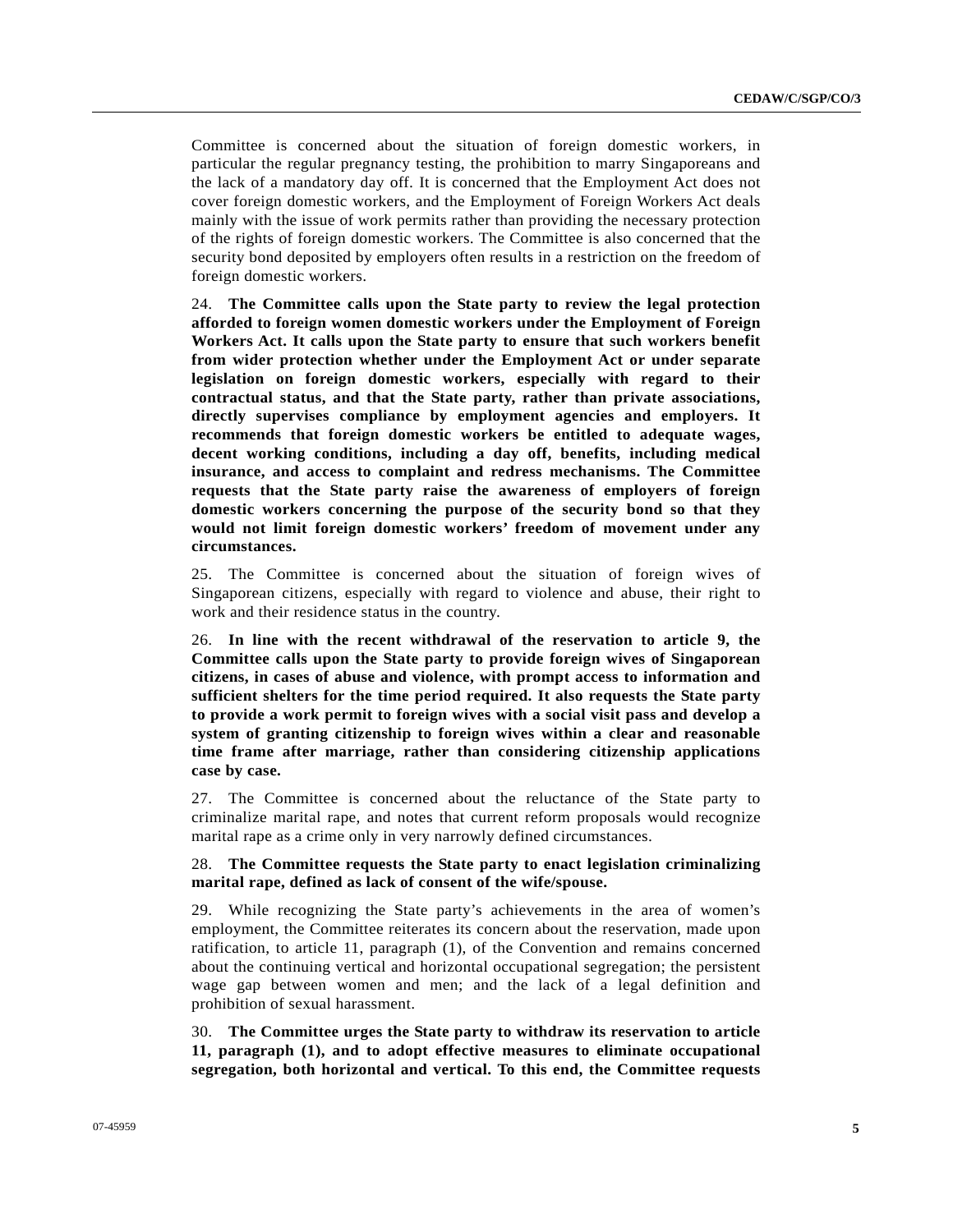**that the State party should evaluate its gender-neutral provisions, such as the guidelines produced by the Tripartite Alliance for Fair Employment Practices, for their potential impact and possible indirect discrimination against women. The Committee further requests the State party to also ensure that women in managerial, executive and confidential positions, who are not covered by the Employment Act, are guaranteed the full legal maternity leave protection in the public and private sectors. The Committee calls upon the State party to ensure that paid family, maternity and paternity leave is guaranteed to all employees in the public and private sectors so as to ensure the equal sharing of family and work responsibilities by women and men. In the light of the State party's recent ratification of the Convention concerning Equal Remuneration (Convention No. 100 of the International Labour Organization), the Committee calls upon the State party to adopt legislation guaranteeing equal pay for work of equal value so as to narrow and close the wage gap between women and men. The Committee also encourages the State party to take steps to enact legislative provisions on sexual harassment at the workplace as well as in educational institutions, including sanctions, civil remedies and compensation for victims.**

31. The Committee reiterates its concern about the persistence of patriarchal attitudes and deep-rooted stereotypes regarding the roles and responsibilities of women and men within the family and society at large. These stereotypes present a significant obstacle to the implementation of the Convention, are a root cause of violence against women in the private and public spheres, put women in a disadvantaged position in a number of areas, including in the labour market, and limit their access to leadership positions in political and public life.

32. **The Committee recommends that the State party take measures to bring about changes in traditional patriarchal attitudes and in gender-role stereotyping. Such measures should include awareness-raising and public education campaigns, with a special focus in the curriculum on human rights education and women's rights and children's rights issues, in cooperation with a wide range of stakeholders, including the national machinery for the advancement of women, women's organizations, trade unions, the National Employers Federation, the media, educational institutions and the People's Association, with a view to eliminating stereotypes associated with traditional gender roles in the family and in society, in accordance with articles 2 (f) and 5 (a) of the Convention. It recommends that the State party expand its current awareness-raising efforts and training activities to leaders of political parties and senior managers in the private sector. The Committee calls upon the State party to ensure that all measures to enhance work/life balance are targeted at both women and men in the public and private sectors, so as to further support the equal sharing of family and work responsibilities between women and men.**

33. **The Committee encourages the State party to ratify the Optional Protocol to the Convention on the Elimination of All Forms of Discrimination against Women and to accept, as soon as possible, the amendment to article 20, paragraph 1, of the Convention concerning the meeting time of the Committee.** 

34. **The Committee urges the State party to utilize fully in its implementation of the obligations under the Convention the Beijing Declaration and Platform for Action, which reinforce the provisions of the Convention, and requests the State party to include information thereon in its next periodic report.**